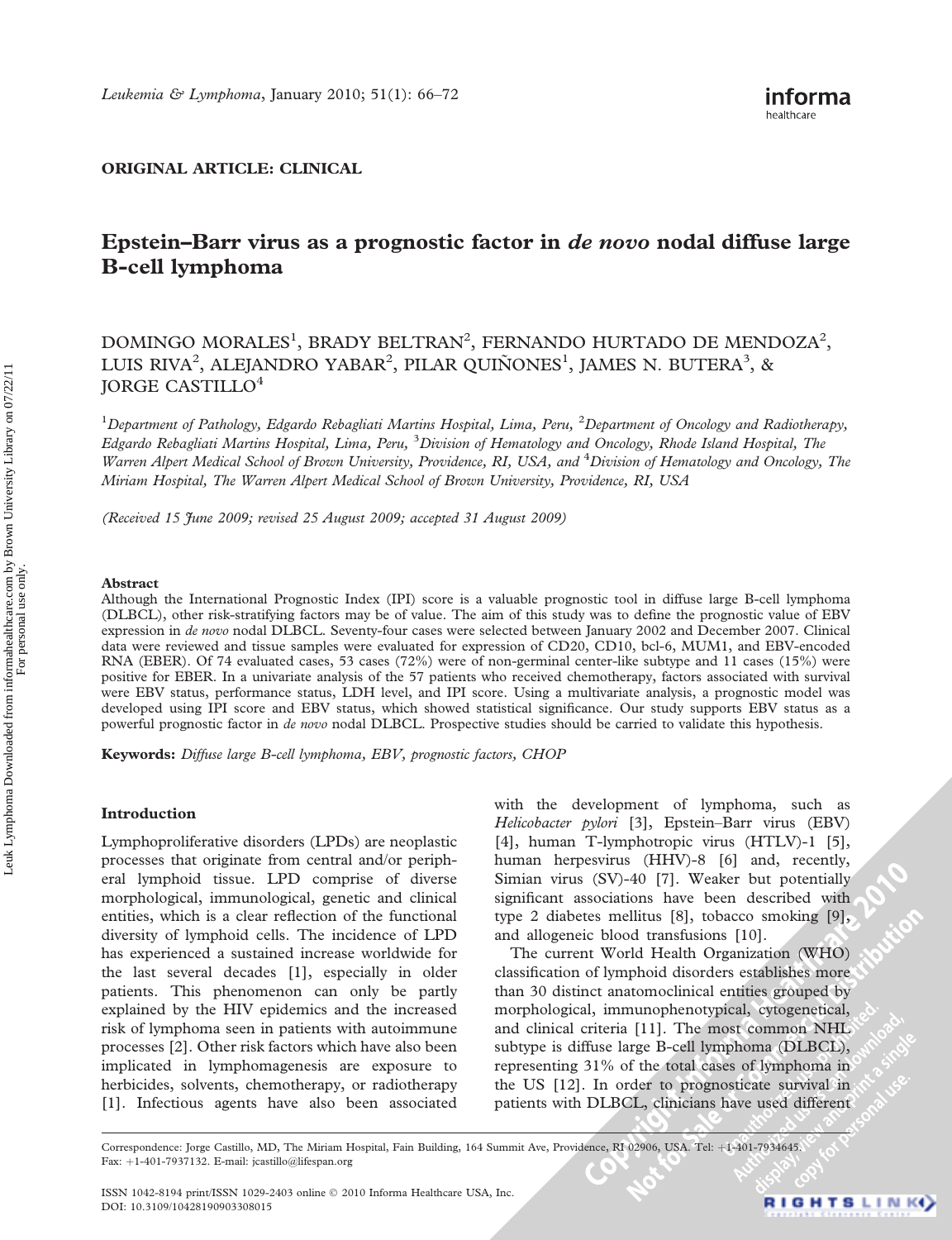parameters, such as age, clinical stage, presence of B symptoms,  $\beta$ 2-microglobulin, and lactate dehydrogenase (LDH) levels besides other biological and genetic markers. Since 1993, the International Prognostic Index (IPI) has served as the most widely used prognostic tool in DLBCL and includes five clinical variables (i.e. age, performance status, number of extranodal sites, serum LDH level, and clinical stage) allowing to risk-stratify patients in four categories [13]. However, patients in each risk category may present great variability in terms of response to therapy and outcome.

DLBCL has more recently been recognized as a heterogeneous entity from clinical and morphological viewpoints. DNA microarray techniques [14] and immunohistochemical studies using CD10, bcl-6, and MUM1 [15] have rendered at least two phenotypically distinct subgroups, germinal center (GC)-like and non-germinal center (non-GC)-like DLBCL. Even in the post-rituximab era, these two distinct subgroups are associated with different clinical features and prognosis [16]. Thus, the present risk-stratification of patients with DLBCL may need further refinement.

EBV infection has been associated with the development of multiple LPD, such as Burkitt lymphoma [17], extranodal natural killer (NK)/T-cell lymphoma [18], aggressive NK-cell leukemia/lymphoma [19], plasmablastic lymphoma [20], lymphomatoid granulomatosis [21], Hodgkin lymphoma [22] and T-cell hydroa-like lymphoma [23]. Although some studies have investigated the prognostic role of EBV in Hodgkin [24] and T-cell lymphoma [25], the value of EBV status in DLBCL prognosis has not yet been firmly established.

The main objective of the current study is to define the association of EBV status with survival in patients with *de novo* nodal DLBCL. Secondary objectives of the study are to evaluate the effect of immunohistochemical profile (GC vs. non-GC) and identify potential prognostic indicators in EBV-positive de novo nodal DLBCL.

## Patients and methods

The authors gathered clinical data on cases diagnosed with DLBCL between January 2002 and December 2007 at the Edgardo Rebagliati Martins Hospital in Lima, Peru. From a total of 1248 cases of malignant lymphoma, 466 cases were diagnosed with DLBCL. The present study included patients older than 18 years, with untreated, pathologically confirmed CD20-positive nodal DLBCL. Cases with transformed lymphoma, HIV-positivity, or cases without adequate sample to run the proper studies were excluded. Seventy-four cases met the inclusion criteria. Clinical parameters identified included age, sex, performance status, Ann Arbor clinical stage, serum LDH levels, number of extranodal sites, IPI score, type of therapy received, and overall survival (OS).

Samples of each of the 74 cases were stained using antibodies against CD3 (Dako, Carpinteria, CA; dilution 1:25), CD20 (Dako; dilution 1:100), CD10 (Novocastra, Newcastle upon Tyne; UK; dilution 1:100), bcl-6 (Dako; dilution 1:10), and MUM1 (Santa Cruz Biotechnology, Santa Cruz, CA; dilution 1:200); 30% expression in tumoral cells was considered positive. Cases were then subcategorized as GC or non-GC according to the algorithm presented by Hans et al. [15]. Chromogenic in situ hybridization was used to detect the presence of EBV-encoded RNA (EBER; Dako). The reaction was considered positive if there was nuclear expression of EBER by tumoral cells. Manufacturer's instructions were followed scrupulously to avoid contamination.

An unpaired *t*-test and the chi-square method were used for the comparison of the clinical characteristics between groups, when appropriate. For the univariate survival analyses, the Kaplan–Meier method for incomplete observations was used. Survival curves between groups were compared using the log-rank test. OS was defined as the time elapsed from diagnosis to death or last contact. Cox proportionhazard regression method was used to perform multivariate survival analyses. All reported  $p$ -values are two-sided and were considered significant if  $< 0.05$ .

## Results

#### General characteristics

General characteristics are shown in Table I. From 74 selected cases, median age at diagnosis was 66 years (range 24–87 years), and 73% of the cases were 60 years or older. There was a slight male predominance (53%). Performance status of 2 and higher was observed in 53% of the cases. Advanced stages (III and IV) were seen in 66% of cases. Fourteen percent of cases had two or more extranodal sites involved and 57% had serum LDH levels above the upper limit of normal. An IPI score of 3 or higher was seen in 57% of the cases. In regard to therapy, 55 cases (74%) received some form of chemotherapy; 44 cases (80%) received cyclophosphamide, doxorubicin, vincristine and prednisone (CHOP), 8 cases received cyclophosphamide, mitoxantrone vincristine and prednisone (CNOP), and 3 cases received cyclophosphamide, vincristine and prednisone (CVP). Two cases received radiation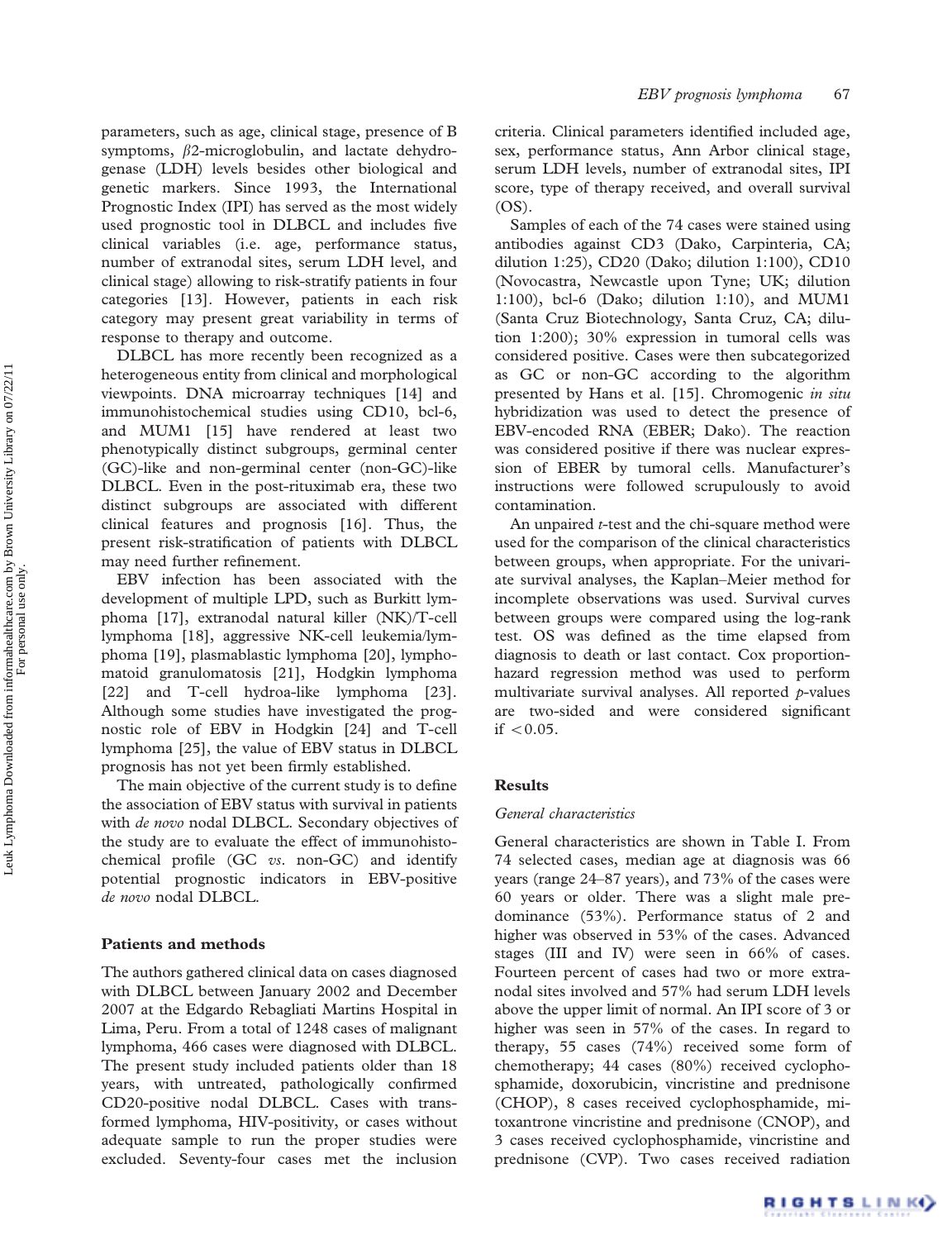Table I. General characteristics of 74 patients with de novo diffuse large B-cell lymphoma according to immunohistochemical profile and EBV status.

|                             | All patients  | GC            | Non-GC        | $\mathcal{D}$ | $EBER+$       | $EBER-$       | $\mathcal{P}$ |
|-----------------------------|---------------|---------------|---------------|---------------|---------------|---------------|---------------|
| Total                       | 74 (100.0%)   | $21(28.4\%)$  | 53 (71.6%)    |               | 11 $(14.9\%)$ | 63 $(85.1\%)$ |               |
| Median age (range)          | $66(23-87)$   | $69(45 - 85)$ | $70(23 - 87)$ | <b>NS</b>     | $71(34 - 85)$ | $65(23-87)$   | <b>NS</b>     |
| Age                         |               |               |               |               |               |               |               |
| 60 years or less            | 20 (27.0%)    | $7(33.3\%)$   | 13 $(24.5\%)$ | <b>NS</b>     | $1(9.1\%)$    | 19 (30.2%)    | <b>NS</b>     |
| Older than 60 years         | 54 (73.0%)    | 14 (66.7%)    | 40 (75.5%)    |               | $10(90.9\%)$  | 44 (69.8%)    |               |
| Sex                         |               |               |               |               |               |               |               |
| Male                        | 39 (52.7%)    | 13 $(61.9\%)$ | $26(49.1\%)$  | <b>NS</b>     | $7(63.6\%)$   | 32 (50.8%)    | <b>NS</b>     |
| Female                      | 35 (47.3%)    | $8(38.1\%)$   | $27(50.9\%)$  |               | $4(36.4\%)$   | 31 (49.2%)    |               |
| Performance status          |               |               |               |               |               |               |               |
| $ECOG 0-1$                  | 33 (47.1%)    | 14 (70.0%)    | 19 (38.0%)    | 0.015         | $4(44.4\%)$   | 29 (47.5%)    | <b>NS</b>     |
| $ECOG 2-5$                  | 37 (52.9%)    | $6(30.0\%)$   | 31 $(62.0\%)$ |               | $5(55.6\%)$   | 32 (52.5%)    |               |
| Clinical stage              |               |               |               |               |               |               |               |
| $I-II$                      | 24 (34.3%)    | $6(30.0\%)$   | 18 $(36.0\%)$ | <b>NS</b>     | $2(22.2\%)$   | $22(36.1\%)$  | <b>NS</b>     |
| $III$ -IV                   | 46 $(65.7\%)$ | 14 (70.0%)    | 32 $(64.0\%)$ |               | $7(77.8\%)$   | 39 (63.9%)    |               |
| Extranodal sites            |               |               |               |               |               |               |               |
| $0 - 1$                     | 60 $(85.7\%)$ | $17(85.0\%)$  | 43 (86.0%)    | <b>NS</b>     | $8(88.9\%)$   | 52 (85.2%)    | <b>NS</b>     |
| >2                          | $10(14.3\%)$  | $3(15.0\%)$   | $7(14.0\%)$   |               | $1(11.1\%)$   | $9(14.8\%)$   |               |
| LDH level                   |               |               |               |               |               |               |               |
| Normal                      | $22(43.1\%)$  | $8(53.3\%)$   | 14 (38.9%)    | <b>NS</b>     | 3(37.5%)      | 19 (44.2%)    | <b>NS</b>     |
| Above normal                | 29 (56.9%)    | $7(46.7\%)$   | $22(61.1\%)$  |               | $5(62.5\%)$   | 24 (55.8%)    |               |
| IPI score                   |               |               |               |               |               |               |               |
| $0 - 2$                     | 28 (43.1%)    | $9(52.9\%)$   | 19 $(39.6\%)$ | <b>NS</b>     | $3(33.3\%)$   | $25(44.6\%)$  | <b>NS</b>     |
| $3 - 5$                     | 37 (56.9%)    | $8(47.1\%)$   | $29(60.4\%)$  |               | $6(66.7\%)$   | $31(55.4\%)$  |               |
| Treatment                   |               |               |               |               |               |               |               |
| Chemotherapy                | 57 (77.0%)    | $16(76.2\%)$  | 41 (77.4%)    | <b>NS</b>     | $6(54.5\%)$   | 51 (81.0%)    | 0.112         |
| Supportive                  | $17(23.0\%)$  | $5(23.8\%)$   | $12(22.6\%)$  |               | $5(45.5\%)$   | $12(19.0\%)$  |               |
| Immunohistochemical profile |               |               |               |               |               |               |               |
| GC                          | $21(28.4\%)$  |               |               |               | $2(18.2\%)$   | $19(30.2\%)$  | <b>NS</b>     |
| Non-GC                      | 53 (71.6%)    |               |               |               | $9(81.8\%)$   | 44 (69.8%)    |               |

GC, Germinal center; EBV, Epstein–Barr virus; EBER, EBV-encoded RNA; ECOG, Eastern Cooperative Oncology Group; LDH, lactate dehydrogenase; IPI, International Prognostic Index; NS, Not significant.

therapy in both cases to treat early stages. Finally, 17 cases (36%) received only supportive therapy, mostly due to poor performance status (i.e.  $ECOG > 2$ ), advanced age and/or comorbidities.

### Germinal center vs. non-germinal center subtypes

From the 74 cases, 17 cases (23%) were positive for CD10, 42 cases (57%) for bcl-6, and 57 cases (77%) for MUM1. All cases were negative for CD3 expression. Based on Hans' immunohistochemical classification, 21 cases (28%) were considered GC, and 53 cases (72%) were considered non-GC subtype. When comparing GC and non-GC subgroups, the latter was observed more frequently in association with female sex (38%  $vs. 51\%$ ), age older than 60 years (67%  $vs.$  76%), elevated LDH levels (47% vs. 61%), and elevated IPI scores (47% vs. 60%). However, these differences did not reach statistical significance. Similarly, there was no statistical difference when comparing clinical stage or number of extranodal sites of involvement. However, the non-GC subgroup showed a significantly higher proportion of cases with poor performance status than the GC subgroup (62% vs. 30%;  $p = 0.015$ .

# Epstein–Barr virus-positive vs. Epstein–Barr virusnegative cases

EBER was detected in 11 (15%) of the 74 evaluated cases. EBV-positivity was more frequently associated with male sex  $(64\% \ vs. 51\%),$  age older than 60 years (91%  $vs.$  70%), advanced stages (78% vs.  $64\%$ ), higher IPI scores  $(67\% \text{ vs. } 56\%)$ , and non-GC subtype (82% vs. 70%). However, these differences did not reach statistical significance. EBV-positive cases had a median age of 71 years (range 35–85 years) while EBV-negative cases had a median age of 65 years (range 24–87 years). There was no difference when comparing performance status or number of extranodal sites. EBV-positive cases were less likely to receive chemotherapy (55% vs. 81%;  $p = 0.112$ ). When treatment was given, CHOP was used as therapy in 76% of the EBVnegative and 83% of the EBV-positive cases; this was not a statistically significant difference ( $p = 0.7$ ; data not shown).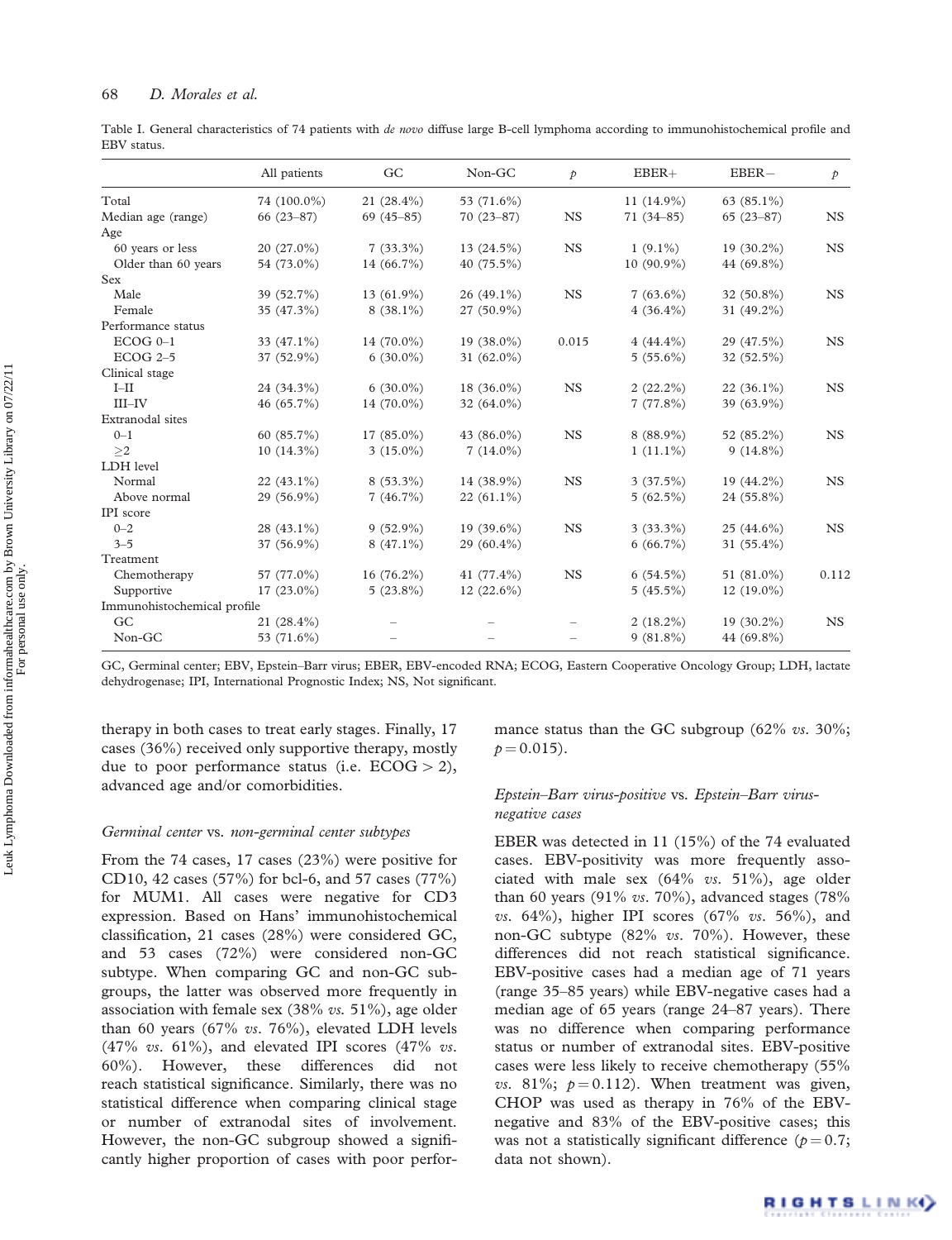## Survival analysis

Median OS for all 74 patients was 15 months and the estimated 5-year OS was 29% [Figure 1(A)]. As expected, patients who received chemotherapy



Figure 1. Survival analyses in patients with de novo diffuse large Bcell lymphoma. (A) Median and 5-year overall survival of the entire group  $(n = 74)$ ; (B) Overall survival by International Prognostic Index score in 57 patients who received chemotherapy; (C) Overall survival by EBV status in 57 patients who received chemotherapy.

 $(n = 57)$  had longer survival than patients who did not receive any treatment ( $n = 17$ ), with a median OS of 42 months versus 1 month ( $p < 0.0001$ ; data not shown).

Univariate and multivariate survival analyses were performed including only the 57 patients with de novo DLBCL who received chemotherapy. In the univariate analysis, factors associated with worse survival in de novo DLBCL were high IPI scores [Figure 1(B)], EBV-positivity [Figure 1(C)], LDH levels, and performance status (Table II). The immunohistochemical profile and the use of anthracyclines showed a trend toward statistical significance (Table II). In the multivariate analysis, EBV status, IPI score, immunohistochemical profile, and use of anthracyclines were evaluated; EBV status and IPI scores showed to be independent prognostic indicators in patients with de novo DLBCL (Table III).

Since both variables (i.e. EBV status and IPI score) had a similar hazard ratio in the multivariate analysis, a prognostic score using these two risk factors was developed. The proposed score assigned 1 point per

Table II. Univariate analysis of prognostic factors for survival in 57 patients with de novo diffuse large B-cell lymphoma who received chemotherapy.

| Variables                   | Median OS | Hazard ratio<br>$(95\% \text{ CI})$ | $\mathcal{D}$ |
|-----------------------------|-----------|-------------------------------------|---------------|
| Age                         |           |                                     |               |
| 60 years or younger         | NR.       | 1.0                                 |               |
| Older than 60 years         | 16        | $1.8(0.8-3.9)$                      | 0.15          |
| Performance status          |           |                                     |               |
| $ECOG 0-1$                  | 47        | 1.0                                 |               |
| $ECOG 2-5$                  | 15        | $2.4(1.1-5.3)$                      | 0.03          |
| LDH level                   |           |                                     |               |
| Normal                      | NR.       | 1.0                                 |               |
| Above normal                | 12        | $3.5(1.6-7.8)$                      | 0.001         |
| Extranodal sites            |           |                                     |               |
| $0 - 1$                     | 47        | 1.0                                 |               |
| >2                          | 42        | $1.7(0.5-5.5)$                      | 0.34          |
| Clinical stage              |           |                                     |               |
| $I-II$                      | 47        | 1.0                                 |               |
| $III$ - $IV$                | 16        | $1.4(0.7-3.1)$                      | 0.37          |
| <b>IPI</b> score            |           |                                     |               |
| Low $(0-2)$                 | 47        | 1.0                                 |               |
| High $(3-5)$                | 12.       | $2.6(1.2-5.6)$                      | 0.02          |
| Immunohistochemical profile |           |                                     |               |
| Germinal center             | NR.       | 1.0                                 |               |
| Non-germinal center         | 16        | $2.1(1.0-4.6)$                      | 0.06          |
| <b>EBV</b> status           |           |                                     |               |
| <b>EBER</b> negative        | 47        | 1.0                                 |               |
| <b>EBER</b> positive        | 7         | $7.2(1.6-33.8)$                     | 0.001         |
| <b>B</b> symptoms           |           |                                     |               |
| No                          | 47        | 1.0                                 |               |
| Yes                         | 42        | $1.0(0.4-2.1)$                      | 0.9           |
|                             |           |                                     |               |

OS, overall survival (in months); CI, confidence interval; NR, not reached; ECOG, Eastern Cooperative Oncology Group; LDH, lactate dehydrogenase; IPI, International Prognostic Index; EBV, Epstein–Barr virus; EBER, EBV-encoded RNA.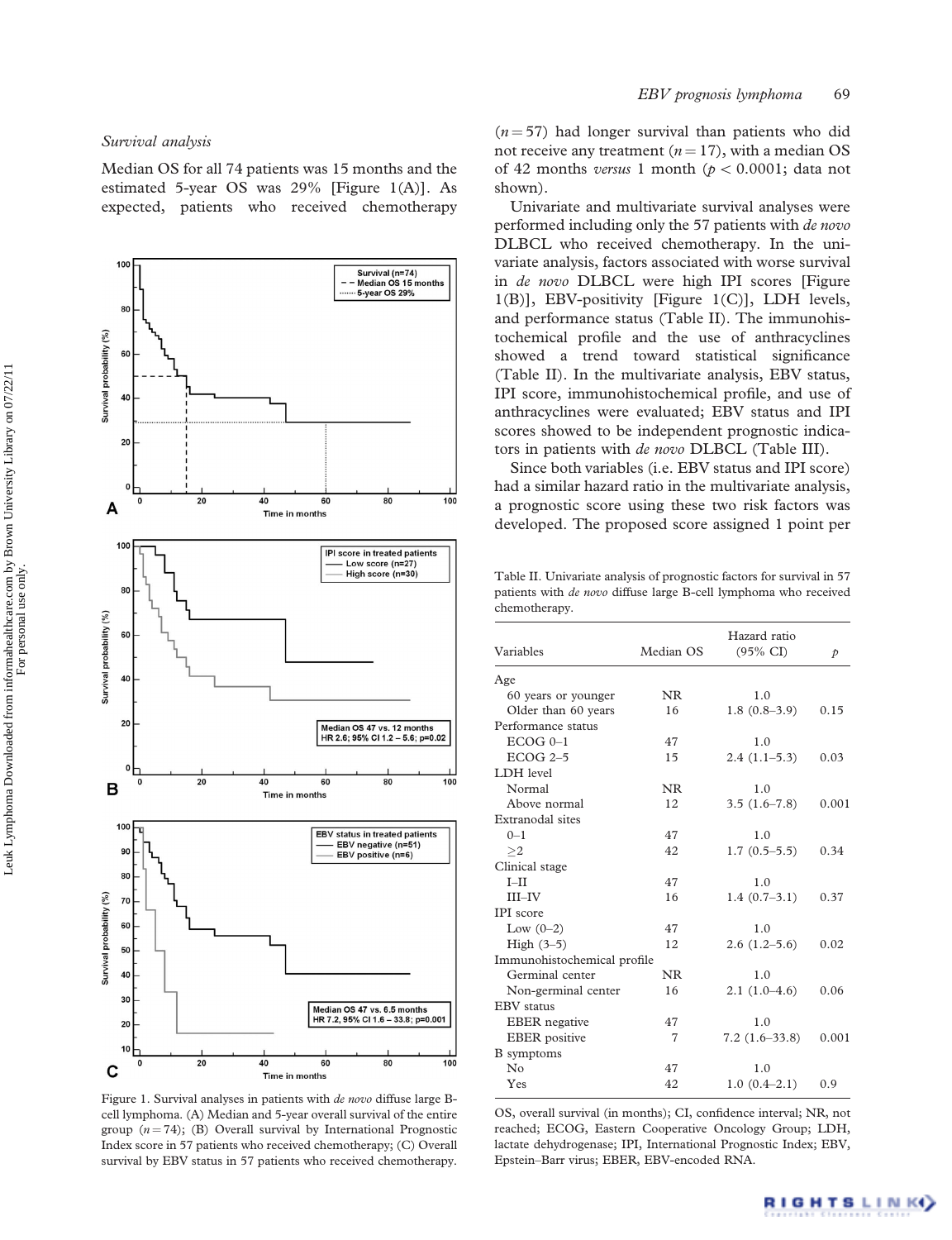risk factor, hence 0 for no risk factors  $(n=24)$ , 1 for the presence of a single risk factor  $(n = 30)$ , and 2 for both risk factors  $(n=3)$ . This proposed prognostic score showed a statistically significant survival trend (Figure 2).

# Discussion

The present study adds to the growing body of literature of EBV-positive DLBCL, and is the first report demonstrating the prognostic value of EBV expression in the survival of patients with *de novo* nodal DLBCL in a Latin American population.

The occurrence rate of EBV-positive DLBCL in the current study was 15%. This percentage is slightly higher than what is reported by other studies. Park et al. reported 9% [26] and Kuze et al. reported 11% EBV-positivity in DLBCL [27]. EBV-positive DLBCL has also shown associations with older age, advanced stages, and high IPI scores. The present study confirmed these previous findings. In our series, the median age of EBV-positive cases was 71

Table III. Multivariate analysis of prognostic factors for risk of death in 57 patients with de novo diffuse large B-cell lymphoma that received chemotherapy.

| Variables            | Hazard ratio (95% CI) |      |  |
|----------------------|-----------------------|------|--|
| EBV status           |                       |      |  |
| <b>EBER</b> negative | 1.0                   |      |  |
| <b>EBER</b> positive | $3.1(1.2-8.3)$        | 0.02 |  |
| <b>IPI</b> score     |                       |      |  |
| Low $(0-2)$          | 1.0                   |      |  |
| High $(3-5)$         | $2.4(1.1-5.3)$        | 0.02 |  |

CI, Confidence interval; EBV, Epstein–Barr virus; EBER, EBVencoded RNA; IPI, International Prognostic Index.

Using the Cox proportional-hazards regression test in a stepwise method, EBV status and IPI score were retained in the model.



Figure 2. Overall survival according to the proposed score developed using EBV status and IPI score as prognostic factors.

years with the majority being older than 60 years. The only case younger than 60 years was a 34-yearold man who presented with advanced stage, an IPI score of 4, and a non-GC phenotype. Despite an extensive review, we were unable to identify an underlying immunodeficiency in this patient, who was HIV-negative, had normal levels of immunoglobulins and denied a history of recurrent infections.

The presence of EBV has been associated with poor response to chemotherapy and higher rates of relapse. A small Japanese study evaluating the predictive role of EBV status in primary gastric DLBCL showed that 50% of the EBV-positive cases presented with chemotherapy-refractory disease [28]. Additionally, Park et al. reported that cases of EBVpositive DLBCL showed poorer response to first-line therapy than EBV-negative cases  $(72\% \ vs. \ 92\%)$ [26]. In the same study, EBV-positive DLBCL cases showed a worse OS and progression-free survival than EBV-negative cases. Recently, Oyama et al. have described 96 cases of EBV-positive DLBCL, confirming that the presence of EBV confers a worse prognosis [29]. The authors defined this entity as an age-related EBV-associated B-cell LPD and showed that it more commonly affects older individuals, has an aggressive clinical course and frequent extranodal involvement. The authors established a two-variable score (age older than 70 and presence B symptoms) in order to risk-stratify these patients. In the present study, EBV-positive patients showed an association with worse survival in both the univariate and multivariate analyses. This finding further confirms the importance of the tumoral expression of EBER in the clinical course of DLBCL.

The IPI score has been defined as the most important prognostic tool in aggressive subtypes of NHL, particularly, but not exclusively, in DLBCL. This scoring system was defined based on a series of 3273 previously untreated cases of aggressive NHL and separates patients with DLBCL in four prognostic categories [13]. However, patients in each risk category may present a great variability in terms of response to therapy and outcome. In the present study, a prognostic scale using both IPI score and EBV status could be developed to predict survival in our population with nodal DLBCL. Ultimately, this may serve to identify patients with higher risk who perhaps may benefit from more intensive therapies.

Our study, however, has several limitations. First, the sample size is small, with only 11 cases of EBVpositive DLBCL. Second, not all cases received standard CHOP chemotherapy, since some cases (20%) received CNOP, CVP, or radiotherapy alone. Third, rituximab was not administered to cases in this cohort given understandable economical restrictions within the Peruvian healthcare system, limiting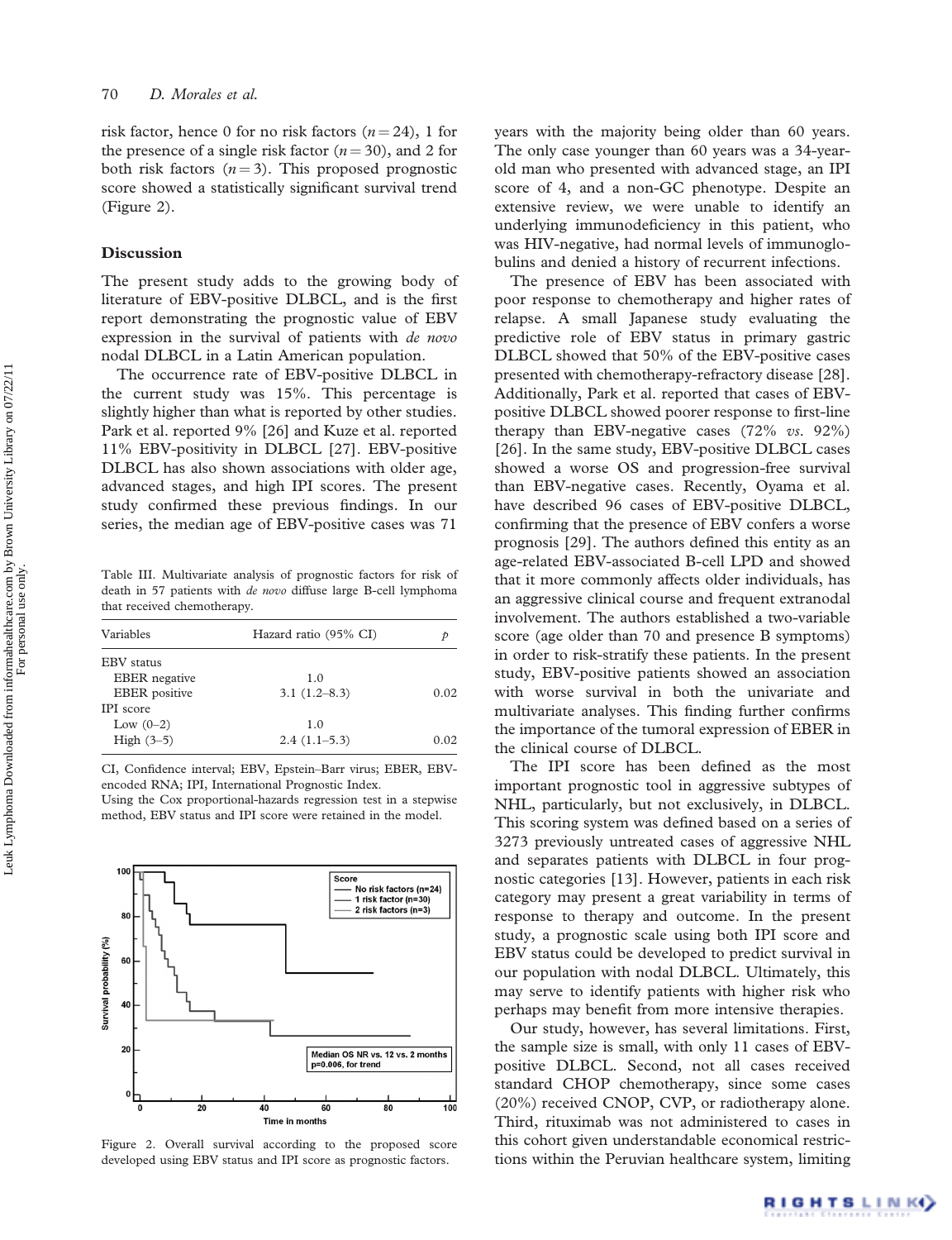our conclusions to DLBCL cases treated without the anti-CD20 monoclonal antibody. Finally, the retrospective nature of this study also limits the generalization of the conclusions.

Despite these shortcomings, it is clear that the role of EBV in the pathogenesis of DLBCL needs further clarification. Recent studies have shown that EBVselective immunodeficiency would favor chronic infection and subsequent lymphoma development [30]. EBV attaches the B-cell CD21 antigen increasing the production of IL-6 and mRNA allowing for blastic transformation to occur. EBV genome is then inserted into the cellular nucleus generating EBV nuclear antigens (EBNA), which are essential for immortalization. Production of latent membrane proteins (LMP) ensues increasing the expression of bcl-2 driving the cell into a latent phase, which is maintained by EBER molecules. In this way, EBVinfected B-cells are resting, avoiding immunosurveillance, but are also activated and, thus, more prone to suffer oncogenic changes [31]. In conjunction, bcl-2, which belongs to the tumor necrosis factor receptor superfamily, activates several transcriptional pathways, such as nuclear factor-kappa B (NF- $\kappa$ B) [32], MAP kinase [33], and AKT/phosphatidylinositol 3 kinase [34]. Further research is necessary to evaluate EBV and its key proteins in the pathogenesis of lymphoma in order to potentially find newer treatments and possibly improve therapy in patients with EBV-positive DLBCL.

The present study supports EBV-positive DLBCL as a distinct subtype of DLBCL. The impact of newer treatments for EBV-positive DLBCL should be validated prospectively including the use of anti-CD20 monoclonal antibodies (i.e. rituximab, ofatumumab and others) as well as proteasome inhibitors (i.e. bortezomib), given their effects on the  $NF-\kappa B$ pathway, which may be important in the presumed pathogenesis of EBV-induced lymphomagenesis. Additional therapeutic strategies could include EBV-directed therapy. A recent study utilizing ganciclovir in combination with arginine butyrate showed efficacy in EBV-associated lymphoid malignancies [35]. EBV-directed cytotoxic T lymphocyte (CTL) therapy has been tried with limited success in post-transplant LPDs [36] and Hodgkin lymphoma [37]. Few studies are ongoing using CTL therapy alone (NCT00002663, NCT00671164, NCT00675571) or in combination with anti-CD45 antibodies (NCT00608478) in patients with EBVpositive DLBCL.

# Conclusion

Based on the results of the present study and supported by previous evidence, the presence of EBV is an independent prognostic factor associated with worse survival in cases with de novo DLBCL. Further research is necessary to validate prospectively the prognostic value of EBV in DLBCL and to evaluate the role of immunochemotherapy and other novel agents, including EBV-directed therapy, in the treatment of EBV-positive DLBCL.

Declaration of interest: The authors report no conflicts of interest. The authors alone are responsible for the content and writing of the article.

#### References

- 1. Chiu BC, Weisenburger DD. An update of the epidemiology of non-Hodgkin's lymphoma. Clin Lymphoma 2003;4:161–168.
- 2. Zintzaras E, Voulgarelis M, Moutsopoulos HM. The risk of lymphoma development in autoimmune diseases: a metaanalysis. Arch Intern Med 2005;165:2337–2344.
- 3. Wotherspoon AC, Ortiz-Hidalgo C, Falzon MR, et al. Helicobacter pylori-associated gastritis and primary B-cell gastric lymphoma. Lancet 1991;338:1175–1176.
- 4. Carbone A, Gloghini A, Dotti G. EBV-associated lymphoproliferative disorders: classification and treatment. Oncologist 2008;13:577–585.
- 5. Mahieux R, Gessain A. HTLV-1 and associated adult T-cell leukemia/lymphoma. Rev Clin Exp Hematol 2003;7:336–361.
- 6. Hengge UR, Ruzicka T, Tyring SK, et al. Update on Kaposi's sarcoma and other HHV8 associated diseases. Part 2: pathogenesis, Castleman's disease, and pleural effusion lymphoma. Lancet Infect Dis 2002;2:344–352.
- 7. Vilchez RA, Madden CR, Kozinetz CA, et al. Association between simian virus 40 and non-Hodgkin lymphoma. Lancet 2002;359:817–823.
- 8. Mitri J, Castillo J, Pittas AG. Diabetes and risk of Non-Hodgkin's lymphoma: a meta-analysis of observational studies. Diabetes Care 2008;31:2391–2397.
- 9. Milani C, Pascual S, Mitri J, et al. Non-Hodgkin lymphoma and smoking: a meta-analysis of case–control studies. Blood (Suppl) 2008;112:5292(Abstract).
- 10. Cerhan JR, Engels EA, Cozen W, et al. Blood transfusion, anesthesia, surgery and risk of non-Hodgkin lymphoma in a population-based case–control study. Int J Cancer 2008;123: 888–894.
- 11. Swerdlow S, Campo E, Harris N, et al. WHO Classification of Tumours of the Haematopoietic and Lymphoid Tissues, 4th ed. 2008; Lyon: IARC.
- 12. Armitage JO. The changing classification of non-Hodgkin's lymphomas. CA Cancer J Clin 1997;47:323–325.
- 13. A predictive model for aggressive non-Hodgkin's lymphoma. The international non-Hodgkin's lymphoma prognostic factors project. N Engl J Med 1993;329:987–994.
- 14. Rosenwald A, Wright G, Chan WC, et al. The use of molecular profiling to predict survival after chemotherapy for diffuse large-B-cell lymphoma. N Engl J Med 2002;346:1937– 1947.
- 15. Hans CP, Weisenburger DD, Greiner TC, et al. Confirmation of the molecular classification of diffuse large B-cell lymphoma by immunohistochemistry using a tissue microarray. Blood 2004;103:275–282.
- 16. Fu K, Weisenburger DD, Choi WW, et al. Addition of rituximab to standard chemotherapy improves the survival of both the germinal center B-cell-like and non-germinal center B-cell-like subtypes of diffuse large B-cell lymphoma. J Clin Oncol 2008;26:4587–4594.